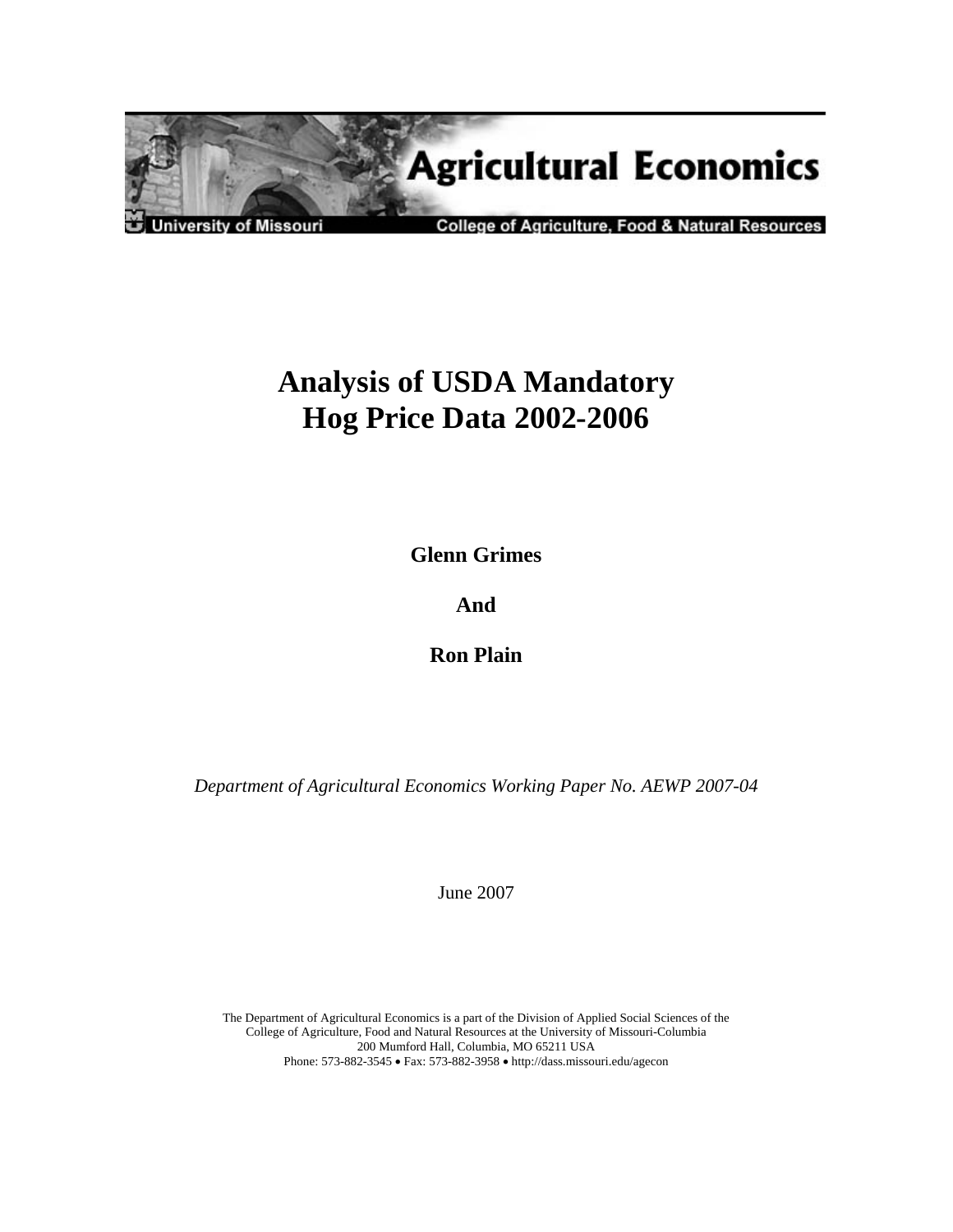#### **Analysis of USDA Mandatory Hog Price Data 2002-2006**

*(Updated 7/17/07)* 

*Glenn Grimes, Professor Emeritus, University of Missouri Ron Plain, Professor, Agricultural Economics Department, University of Missouri* 

Dept. of Agricultural Economics Working Paper AEWP 2007-4

The USDA Mandatory Price Reporting System's price data reports started in 2001 as part of the Livestock Reporting Act of 1999. This analysis summarizes reports for 2002, 2003, 2004, 2005, and 2006.

Each weekday USDA releases three reports on negotiated hog prices which are named after their release times. The first report, called the Morning Report, covers hogs purchased by packers between midnight and 9:30 a.m. The second report, called the Afternoon Report, covers hogs purchased between midnight and 1:30 p.m. The third report, called the Prior Day Report, covers hogs purchased by packers between midnight and midnight. The morning and afternoon reports classify hogs by state of origin while the prior day report classifies hogs by slaughter plant location. These carcass price reports cover about 70% of the federally inspected barrow and gilt slaughter. Market hogs raised and slaughtered by a packer, those sold on a live weight basis, and those sold to small packers are not covered by these price reports.

Table 1 shows the average quarterly negotiated price from the Morning Report for the last five years for USDA's four hog price reporting regions: Eastern Corn Belt, Iowa-Minnesota, Western Corn Belt (which includes Iowa-Minnesota hogs) and National. Table 2 reports the average negotiated afternoon prices and Table 3 gives the prior day negotiated purchase price averages since 2002. All prices are dollars per hundred pounds of carcass weight.

Table 4 shows the comparison of afternoon and morning weighted average prices for negotiated hogs in the four geographic areas covered by USDA's Mandatory Price Reporting System Reports. Note that the afternoon minus the morning price differences were positive, with only a few small exceptions. These positive differences existed in quarters when prices were trending downward as well as quarters with uptrending prices. Over the years 2002- 2006, the average afternoon price has been roughly 28 cents higher than the morning average. We believe that the best explanation for the positive difference is that many marketing contracts are currently priced off the Morning Reports, thus creating an incentive for packers to delay aggressive bidding until after the Morning Report data have been submitted to USDA. Afternoon prices are then bid higher.

Table 5 shows the differences between weighted average prices for negotiated hogs on USDA's Prior Day Report (issued at 8:00 a.m. and covering all of the animals purchased the previous day) and the Afternoon Report of that prior day. For the last five years, the Prior Day Report price for the Western Cornbelt averaged 17 cents higher than the afternoon price in the Western Cornbelt. The difference in the Eastern Cornbelt was only 6 cents, and in Iowa-Minnesota the difference averaged only 1 cent.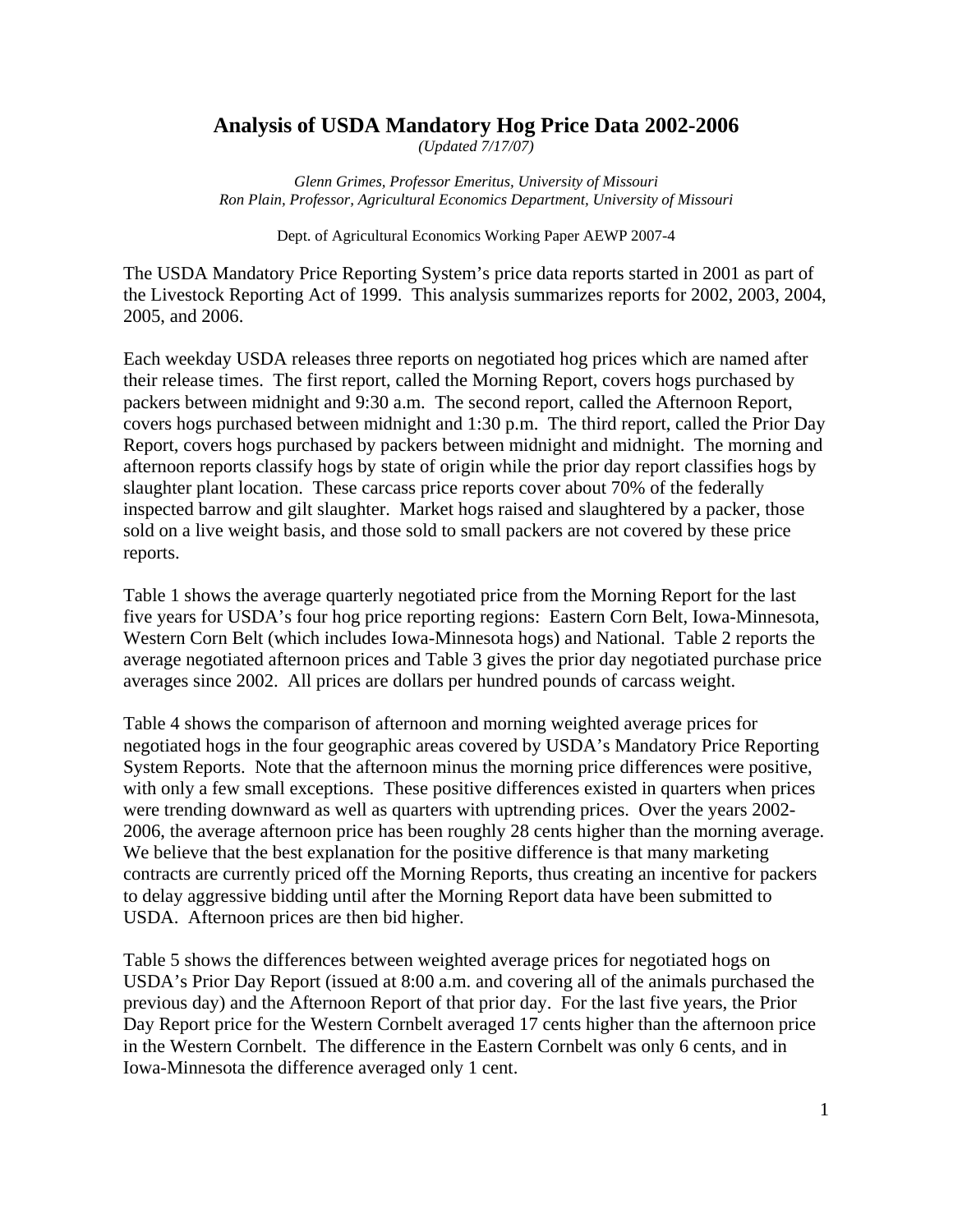The 2006 Prior Day Purchased price for Iowa-Minnesota was surprisingly 12 cents lower than was the 2006 Iowa-Minnesota afternoon price. We are not sure why. This report analyzes the prices of negotiated sales of barrows and gilts priced on a carcass weight basis and sold to packers covered by the Livestock Mandatory Reporting Act. Hogs sold by producers to packers and by packers to other packers are included in this summary. The number of packersold hogs increased significantly in 2006. This increase in the number of packer-sold hogs may bring about a shift in some of these price relationships based on the time of day packers choose to negotiate their hog sales.

Theoretically, the Prior Day Report prices should be the most stable and hardest to manipulate of all the prices published under Mandatory Price Reporting since it represents all of the hogs purchased on a given day.

Table 6 and Table 7 compare the afternoon prices and the Prior Day Report prices for the Eastern Corn Belt, Western Corn Belt, and the Nation to the Iowa-Minnesota price. Over 2002-2006 period, the Iowa-Minnesota afternoon price averaged 71 cents higher than the Eastern Cornbelt, 35 cents higher than the National average, and 13 cents higher than the Western Corn Belt. A similar relationship exists for the prior day prices (Table 7). These data demonstrate the expected situation of frequently higher prices in the Western Corn Belt and in Iowa-Minnesota where there are more packing plants and some hog-deficit areas.

In general, these data indicate that hog prices tend to move higher from early morning to late afternoon. Thus, pork producers should be better off using the Afternoon or Prior Day Reports from USDA's Agricultural Marketing Service to set their base price for marketing contracts. Not only do these prices tend to be higher, but their inclusion of a larger number of hogs and longer time periods will make price manipulation more difficult. Producers should avoid using the Eastern Corn Belt price as a base for packer contracts. The Iowa-Minnesota and Western Corn Belt prices have been very comparable and marginally higher than the National price.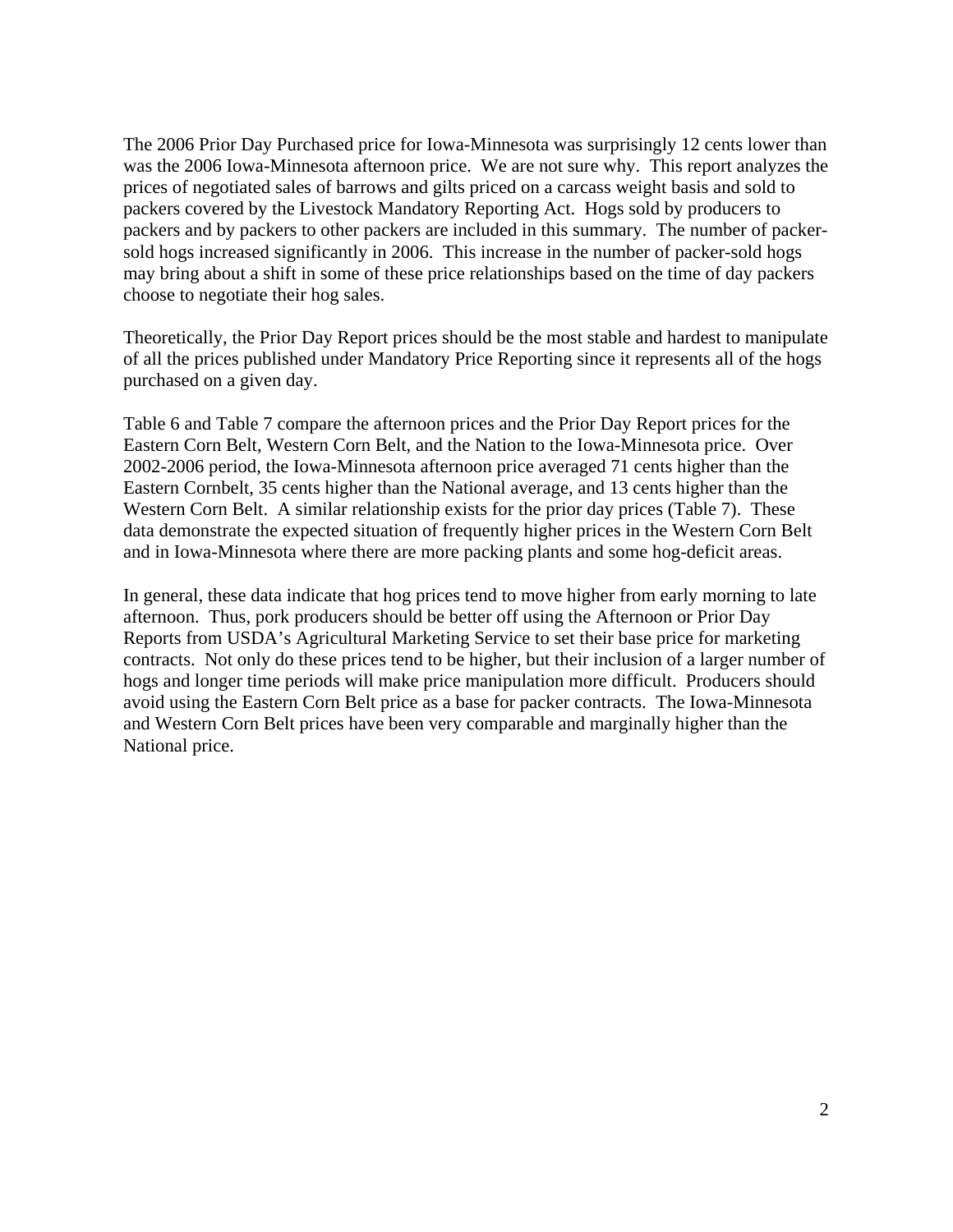## **Table 1 Negotiated Barrow and Gilt Prices**  *Morning Prices*

|        |                       |           | Eastern   | Western   |        |
|--------|-----------------------|-----------|-----------|-----------|--------|
| Period |                       | Iowa-Minn | Corn Belt | Corn Belt | Nation |
| 2002   | <b>First Quarter</b>  | 50.92     | 50.26     | 50.84     | 50.61  |
|        | <b>Second Quarter</b> | 45.42     | 44.66     | 45.32     | 45.08  |
|        | <b>Third Quarter</b>  | 44.20     | 42.22     | 44.12     | 43.45  |
|        | <b>Fourth Quarter</b> | 39.97     | 39.51     | 40.00     | 39.82  |
|        | <b>Annual Average</b> | 45.10     | 44.14     | 45.05     | 44.72  |
| 2003   | <b>First Quarter</b>  | 45.73     | 45.28     | 45.75     | 45.64  |
|        | <b>Second Quarter</b> | 55.99     | 55.68     | 55.93     | 55.84  |
|        | <b>Third Quarter</b>  | 55.76     | 56.49     | 55.78     | 56.11  |
|        | <b>Fourth Quarter</b> | 47.99     | 47.65     | 48.02     | 47.87  |
|        | <b>Annual Average</b> | 51.39     | 51.30     | 51.39     | 51.39  |
| 2004   | <b>First Quarter</b>  | 58.52     | 58.77     | 58.44     | 58.60  |
|        | <b>Second Quarter</b> | 72.14     | 72.75     | 72.16     | 72.48  |
|        | <b>Third Quarter</b>  | 75.13     | 74.11     | 75.00     | 74.58  |
|        | <b>Fourth Quarter</b> | 72.17     | 70.09     | 72.08     | 71.18  |
|        | <b>Annual Average</b> | 69.48     | 68.93     | 69.41     | 69.20  |
| 2005   | <b>First Quarter</b>  | 69.74     | 67.24     | 69.59     | 68.62  |
|        | <b>Second Quarter</b> | 69.83     | 68.53     | 69.66     | 69.19  |
|        | <b>Third Quarter</b>  | 67.21     | 66.68     | 67.10     | 66.88  |
|        | <b>Fourth Quarter</b> | 60.26     | 59.79     | 60.15     | 59.98  |
|        | <b>Annual Average</b> | 66.77     | 65.57     | 66.64     | 66.18  |
| 2006   | <b>First Quarter</b>  | 56.16     | 56.28     | 56.08     | 56.14  |
|        | <b>Second Quarter</b> | 65.26     | 64.07     | 65.07     | 64.59  |
|        | <b>Third Quarter</b>  | 68.33     | 67.07     | 68.15     | 67.58  |
|        | <b>Fourth Quarter</b> | 60.72     | 60.07     | 60.56     | 60.26  |
|        | <b>Annual Average</b> | 62.60     | 61.86     | 62.45     | 62.13  |
|        | 2002-2006 Average     | 59.06     | 58.35     | 58.98     | 58.72  |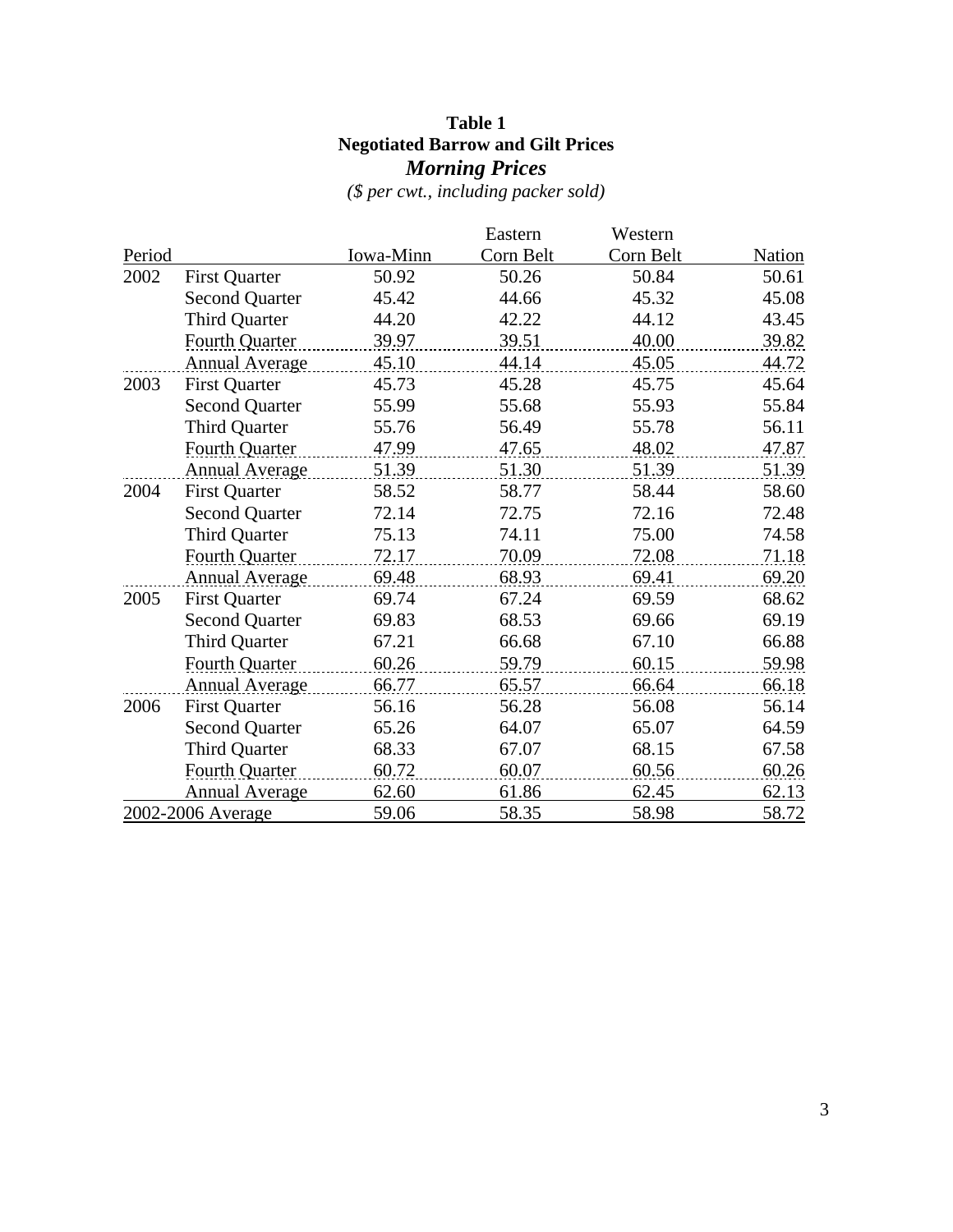## **Table 2 Negotiated Barrow and Gilt Prices**  *Afternoon Prices*

|        |                       |           | Eastern   | Western   |        |
|--------|-----------------------|-----------|-----------|-----------|--------|
| Period |                       | Iowa-Minn | Corn Belt | Corn Belt | Nation |
| 2002   | <b>First Quarter</b>  | 50.97     | 50.48     | 50.99     | 50.78  |
|        | <b>Second Quarter</b> | 45.62     | 45.02     | 45.65     | 45.40  |
|        | <b>Third Quarter</b>  | 44.44     | 42.59     | 44.42     | 43.69  |
|        | <b>Fourth Quarter</b> | 40.23     | 40.29     | 40.31     | 40.33  |
|        | <b>Annual Average</b> | 45.30     | 44.57     | 45.32     | 45.03  |
| 2003   | <b>First Quarter</b>  | 46.13     | 46.14     | 46.18     | 46.17  |
|        | <b>Second Quarter</b> | 56.46     | 55.94     | 56.34     | 56.22  |
|        | <b>Third Quarter</b>  | 56.31     | 56.40     | 56.21     | 56.24  |
|        | <b>Fourth Quarter</b> | 48.53     | 47.63     | 48.49     | 48.11  |
|        | <b>Annual Average</b> | 51.84     | 51.55     | 51.79     | 51.71  |
| 2004   | <b>First Quarter</b>  | 58.88     | 59.01     | 58.67     | 58.82  |
|        | <b>Second Quarter</b> | 72.81     | 73.16     | 72.59     | 72.82  |
|        | <b>Third Quarter</b>  | 75.52     | 74.36     | 75.35     | 75.01  |
|        | <b>Fourth Quarter</b> | 72.38     | 70.36     | 72.20     | 71.52  |
|        | <b>Annual Average</b> | 69.89     | 69.22     | 69.69     | 69.54  |
| 2005   | <b>First Quarter</b>  | 69.74     | 67.84     | 69.53     | 68.97  |
|        | <b>Second Quarter</b> | 69.96     | 68.59     | 69.76     | 69.40  |
|        | <b>Third Quarter</b>  | 67.61     | 66.89     | 67.38     | 67.21  |
|        | <b>Fourth Quarter</b> | 60.24     | 59.75     | 60.14     | 60.01  |
|        | <b>Annual Average</b> | 66.90     | 65.78     | 66.72     | 66.41  |
| 2006   | <b>First Quarter</b>  | 56.38     | 56.25     | 56.24     | 56.22  |
|        | <b>Second Quarter</b> | 65.48     | 64.44     | 65.23     | 64.90  |
|        | <b>Third Quarter</b>  | 68.33     | 67.41     | 68.07     | 67.76  |
|        | <b>Fourth Quarter</b> | 61.08     | 60.42     | 60.79     | 60.60  |
|        | <b>Annual Average</b> | 62.80     | 62.12     | 62.57     | 62.36  |
|        | 2002-2006 Average     | 59.35     | 58.64     | 59.22     | 59.00  |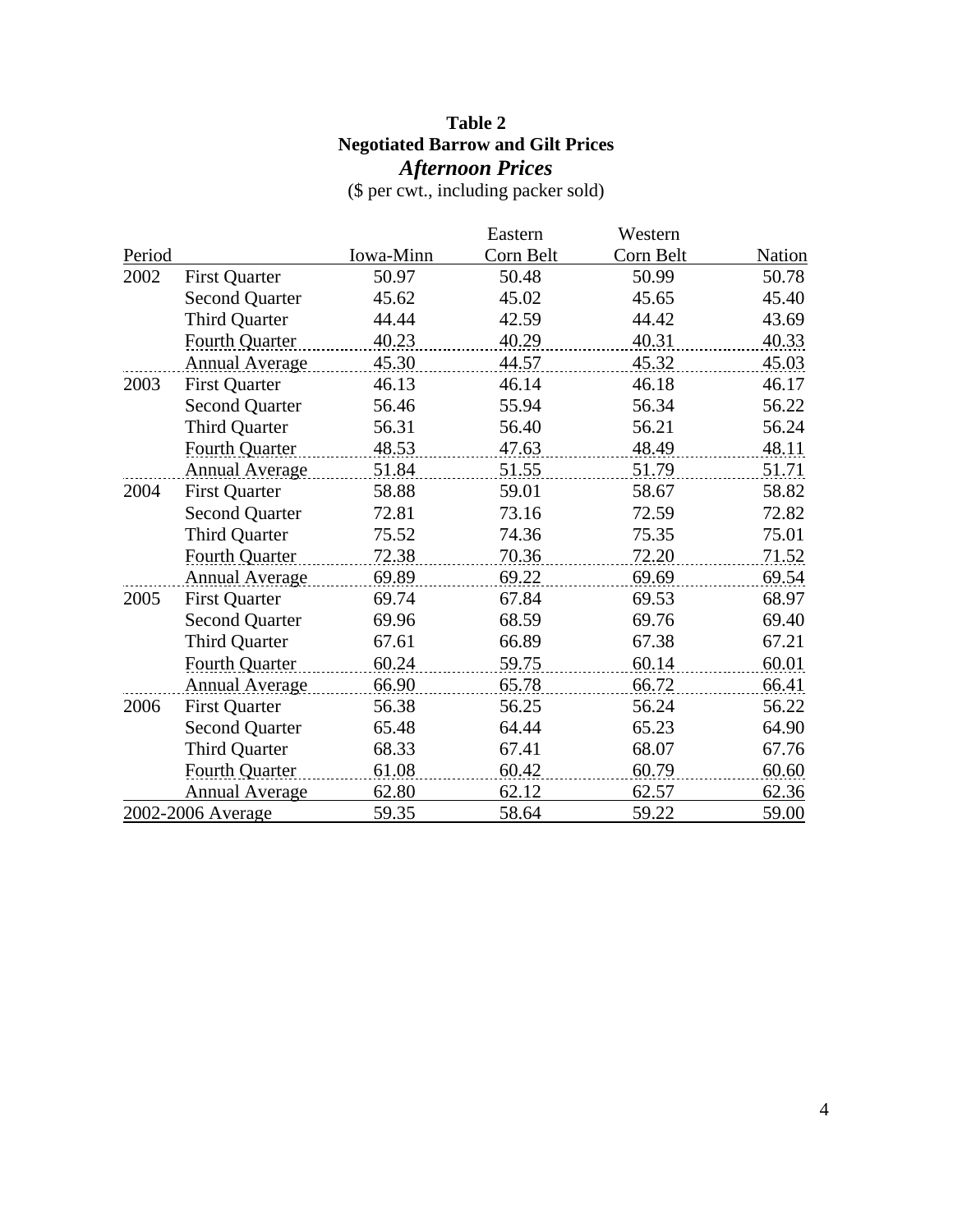# **Table 3 Negotiated Barrow and Gilt Prices**  *Prior Day Purchase Price*

|        |                       |           | Eastern   | Western   |              |
|--------|-----------------------|-----------|-----------|-----------|--------------|
| Period |                       | Iowa-Minn | Corn Belt | Corn Belt | Nation       |
| 2002   | <b>First Quarter</b>  | 50.87     | 50.57     | 50.84     | 50.74        |
|        | <b>Second Quarter</b> | 45.58     | 45.09     | 45.62     | 45.40        |
|        | Third Quarter         | 44.51     | 42.53     | 44.59     | 43.75        |
|        | <b>Fourth Quarter</b> | 40.32     | 40.27     | 40.40     | 40.36        |
|        | <b>Annual Average</b> | 45.30     | 44.59     | 45.34     | 45.04        |
| 2003   | <b>First Quarter</b>  | 46.20     | 46.11     | 46.28     | 46.22        |
|        | <b>Second Quarter</b> | 56.49     | 55.82     | 56.57     | 56.36        |
|        | <b>Third Quarter</b>  | 55.95     | 56.45     | 56.10     | 56.20        |
|        | Fourth Quarter        | 48.67     | 47.69     | 48.76     | 48.40        |
|        | <b>Annual Average</b> | 51.85     | 51.54     | 51.95     | 51.82        |
| 2004   | <b>First Quarter</b>  | 58.85     | 59.06     | 58.88     | 58.97        |
|        | <b>Second Quarter</b> | 72.88     | 73.29     | 72.80     | 72.98        |
|        | <b>Third Quarter</b>  | 75.81     | 74.48     | 75.75     | 75.39        |
|        | Fourth Quarter        | 72.66     | 70.21     | 72.64     | 71.94        |
|        | <b>Annual Average</b> | 70.04     | 69.26     | 70.01     | 69.81        |
| 2005   | <b>First Quarter</b>  | 69.79     | 67.93     | 69.80     | 69.29        |
|        | <b>Second Quarter</b> | 70.21     | 68.61     | 70.19     | 69.76        |
|        | <b>Third Quarter</b>  | 67.50     | 66.99     | 67.56     | 67.38        |
|        | <b>Fourth Quarter</b> | 60.22     | 59.97     | 60.14     | 60.10        |
|        | <b>Annual Average</b> | 66.95     | 65.90     | 66.95     | 66.66        |
| 2006   | <b>First Quarter</b>  | 56.37     | 56.25     | 56.34     | 56.34        |
|        | <b>Second Quarter</b> | 65.41     | 64.59     | 65.44     | 65.18        |
|        | <b>Third Quarter</b>  | 68.24     | 67.38     | 68.24     | 67.97        |
|        | <b>Fourth Quarter</b> | 60.76     | 60.63     | 60.80     | 60.76        |
|        | <b>Annual Average</b> | 62.68     | 62.20     | 62.69     | 62.55        |
|        | 2002-2006 Average     | 59.36     | 58.70     | 59.39     | <u>59.18</u> |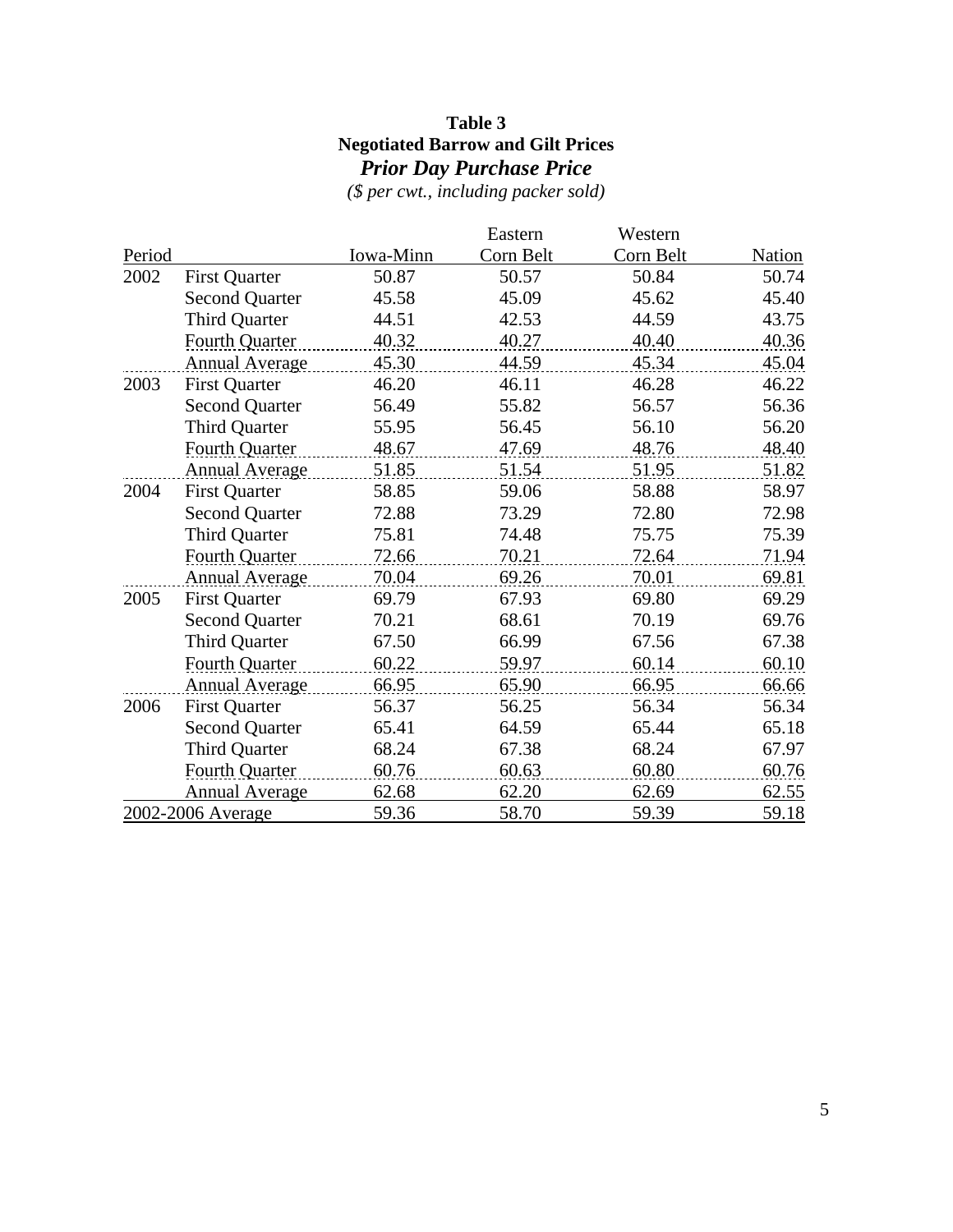## **Table 4 Negotiated Barrow and Gilt Prices**  *Difference of Afternoon over Morning Prices*

|        |                       |                  | Eastern   | Western   |        |
|--------|-----------------------|------------------|-----------|-----------|--------|
| Period |                       | <b>Iowa-Minn</b> | Corn Belt | Corn Belt | Nation |
| 2002   | <b>First Quarter</b>  | 0.05             | 0.22      | 0.15      | 0.17   |
|        | <b>Second Quarter</b> | 0.20             | 0.35      | 0.33      | 0.32   |
|        | <b>Third Quarter</b>  | 0.24             | 0.37      | 0.30      | 0.24   |
|        | <b>Fourth Quarter</b> | 0.26             | 0.79      | 0.32      | 0.51   |
|        | <b>Annual Average</b> | 0.19             | 0.43      | 0.27      | 0.31   |
| 2003   | <b>First Quarter</b>  | 0.40             | 0.86      | 0.43      | 0.53   |
|        | <b>Second Quarter</b> | 0.47             | 0.26      | 0.42      | 0.38   |
|        | <b>Third Quarter</b>  | 0.55             | $-0.09$   | 0.44      | 0.12   |
|        | <b>Fourth Quarter</b> | 0.54             | $-0.02$   | 0.47      | 0.24   |
|        | <b>Annual Average</b> | 0.45             | 0.25      | 0.40      | 0.32   |
| 2004   | <b>First Quarter</b>  | 0.36             | 0.23      | 0.23      | 0.21   |
|        | <b>Second Quarter</b> | 0.66             | 0.41      | 0.43      | 0.35   |
|        | <b>Third Quarter</b>  | 0.39             | 0.25      | 0.35      | 0.43   |
|        | <b>Fourth Quarter</b> | 0.21             | 0.27      | 0.13      | 0.34   |
|        | <b>Annual Average</b> | 0.40             | 0.29      | 0.28      | 0.33   |
| 2005   | <b>First Quarter</b>  | 0.00             | 0.60      | $-0.06$   | 0.34   |
|        | <b>Second Quarter</b> | 0.13             | 0.07      | 0.09      | 0.21   |
|        | <b>Third Quarter</b>  | 0.39             | 0.21      | 0.28      | 0.34   |
|        | <b>Fourth Quarter</b> | $-0.02$          | $-0.04$   | $-0.01$   | 0.03   |
|        | <b>Annual Average</b> | 0.13             | 0.21      | 0.08      | 0.23   |
| 2006   | <b>First Quarter</b>  | 0.22             | $-0.03$   | 0.15      | 0.08   |
|        | <b>Second Quarter</b> | 0.23             | 0.37      | 0.16      | 0.30   |
|        | Third Quarter         | 0.00             | 0.34      | $-0.08$   | 0.18   |
|        | <b>Fourth Quarter</b> | 0.36             | 0.35      | 0.22      | 0.35   |
|        | <b>Annual Average</b> | 0.20             | 0.26      | 0.12      | 0.23   |
|        | 2002-2006 Average     | 0.29             | 0.29      | 0.24      | 0.28   |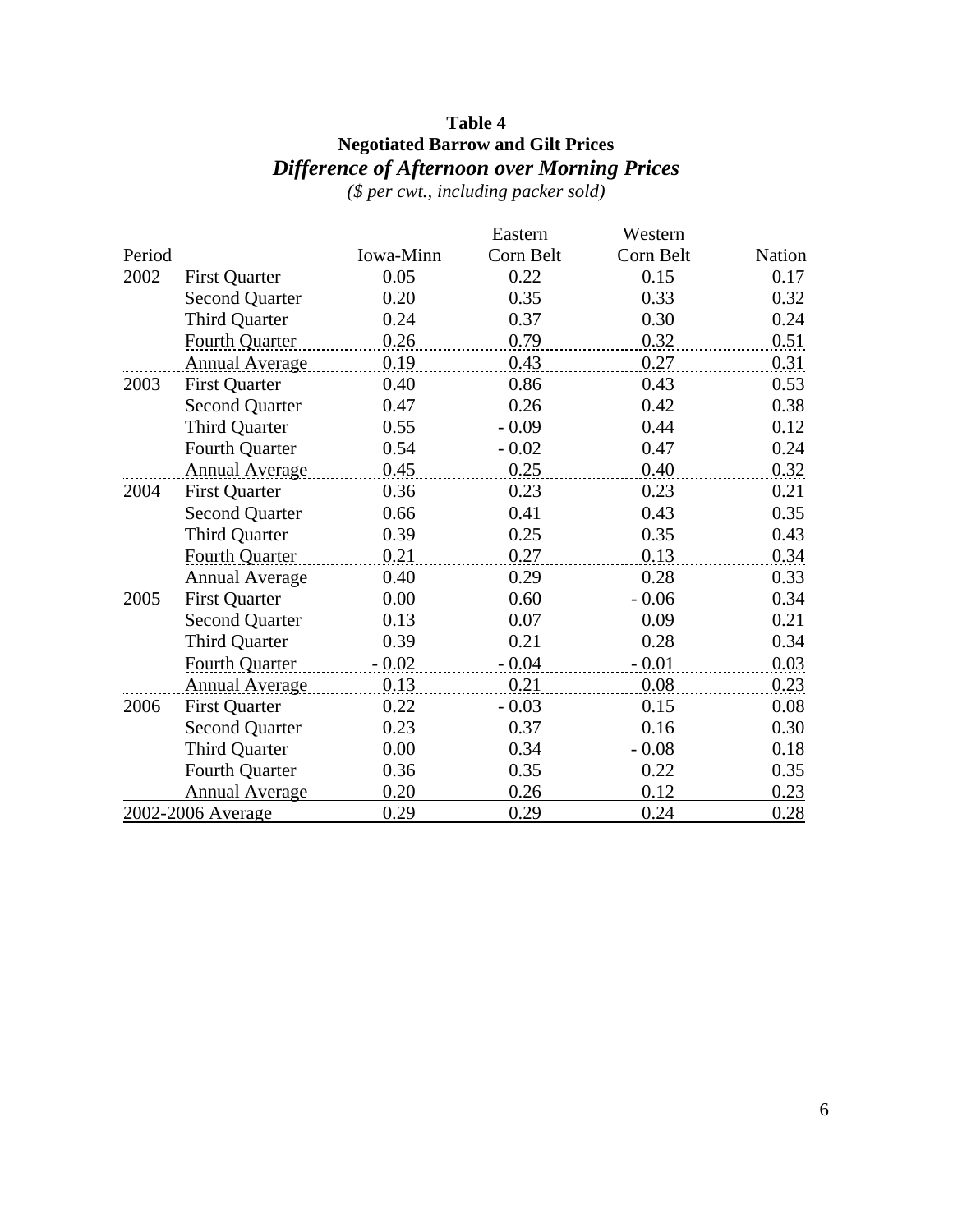## **Table 5 Negotiated Barrow and Gilt Prices**  *Prior Day Report Price Minus Afternoon Price of Same Day*

|        |                       |           | Eastern   | Western   |         |
|--------|-----------------------|-----------|-----------|-----------|---------|
| Period |                       | Iowa-Minn | Corn Belt | Corn Belt | Nation  |
| 2002   | <b>First Quarter</b>  | $-0.10$   | 0.08      | $-0.14$   | $-0.04$ |
|        | <b>Second Quarter</b> | $-0.04$   | 0.08      | $-0.04$   | 0.00    |
|        | Third Quarter         | 0.06      | $-0.06$   | 0.17      | 0.06    |
|        | <b>Fourth Quarter</b> | 0.09      | $-0.02$   | 0.09      | 0.03    |
|        | <b>Annual Average</b> | 0.00      | 0.02      | 0.02      | 0.01    |
| 2003   | <b>First Quarter</b>  | 0.07      | $-0.03$   | 0.10      | 0.06    |
|        | <b>Second Quarter</b> | 0.03      | $-0.12$   | 0.23      | 0.14    |
|        | <b>Third Quarter</b>  | $-0.36$   | 0.05      | $-0.11$   | $-0.04$ |
|        | Fourth Quarter        | 0.14      | 0.06      | 0.27      | 0.29    |
|        | <b>Annual Average</b> | 0.00      | $-0.01$   | 0.16      | 0.11    |
| 2004   | <b>First Quarter</b>  | $-0.03$   | 0.05      | 0.21      | 0.15    |
|        | <b>Second Quarter</b> | 0.07      | 0.13      | 0.21      | 0.16    |
|        | <b>Third Quarter</b>  | 0.29      | 0.12      | 0.40      | 0.38    |
|        | <b>Fourth Quarter</b> | 0.28      | $-0.15$   | 0.43      | 0.41    |
|        | <b>Annual Average</b> | 0.15      | 0.04      | 0.31      | 0.28    |
| 2005   | <b>First Quarter</b>  | 0.05      | 0.09      | 0.27      | 0.32    |
|        | <b>Second Quarter</b> | 0.24      | 0.01      | 0.43      | 0.36    |
|        | Third Quarter         | $-0.11$   | 0.10      | 0.18      | 0.17    |
|        | <b>Fourth Quarter</b> | $-0.02$   | 0.22      | 0.00      | 0.08    |
|        | <b>Annual Average</b> | 0.05      | 0.11      | 0.23      | 0.24    |
| 2006   | <b>First Quarter</b>  | 0.00      | 0.00      | 0.10      | 0.12    |
|        | <b>Second Quarter</b> | $-0.07$   | 0.15      | 0.21      | 0.28    |
|        | <b>Third Quarter</b>  | $-0.09$   | $-0.03$   | 0.17      | 0.20    |
|        | <b>Fourth Quarter</b> | $-0.32$   | 0.20      | 0.01      | 0.16    |
|        | <b>Annual Average</b> | $-0.12$   | 0.08      | 0.12      | 0.19    |
|        | 2002-2006 Average     | 0.01      | 0.06      | 0.17      | 0.18    |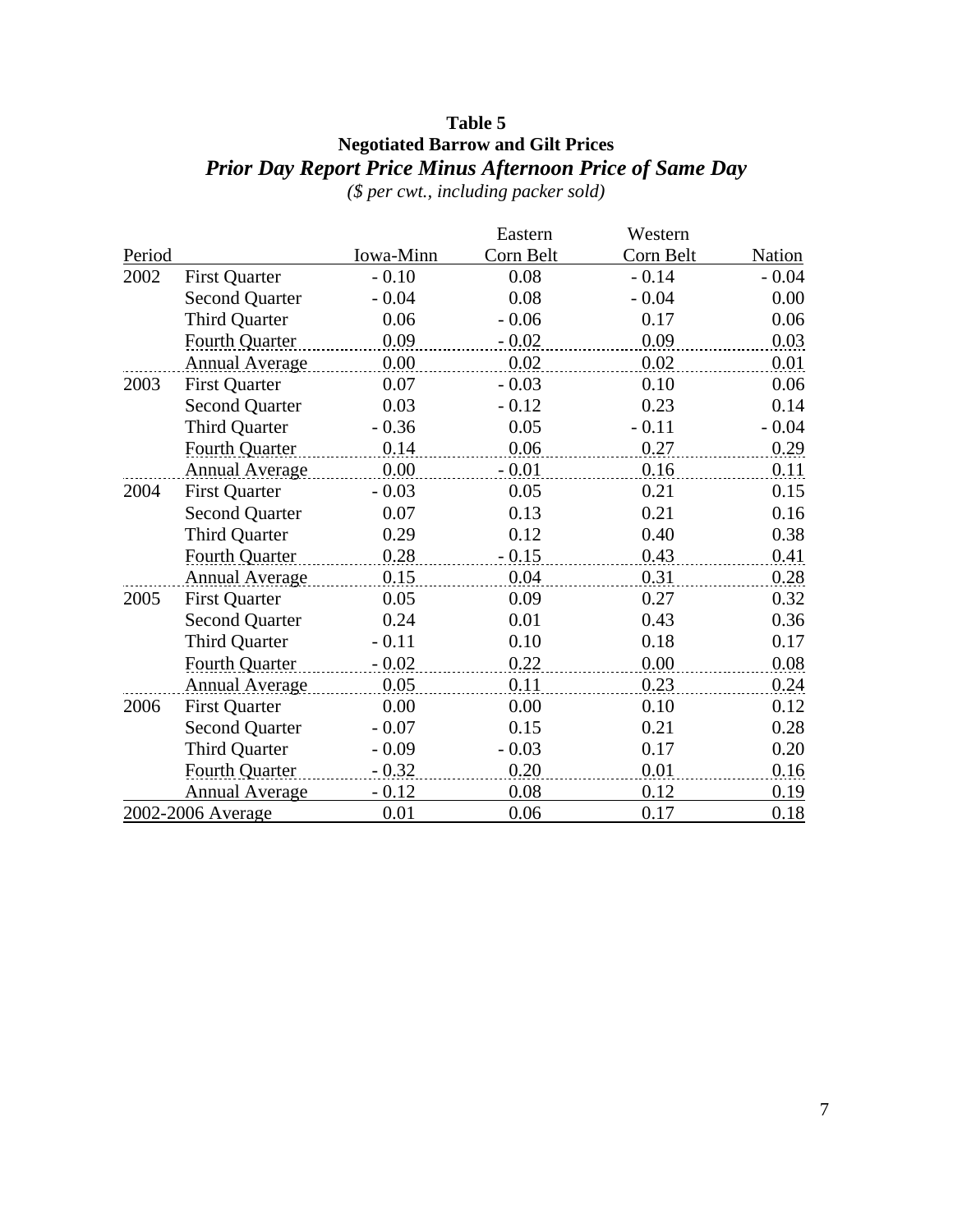# **Table 6 Negotiated Barrow and Gilt Prices**  *Afternoon Price Comparison*

|        |                                       |                  | IA-MN Minus IA-MN Minus | <b>IA-MN Minus</b> |
|--------|---------------------------------------|------------------|-------------------------|--------------------|
| Period |                                       | <b>ECB</b>       | <b>WCB</b>              | Nation             |
| 2002   | <b>First Quarter</b>                  | 0.49             | $-0.01$                 | 0.19               |
|        | <b>Second Quarter</b>                 | 0.60             | $-0.03$                 | 0.22               |
|        | Third Quarter                         | 1.85             | 0.02                    | 0.75               |
|        | Fourth Quarter - 0.06                 |                  | $-0.08$                 | $-0.10$            |
|        | Annual Average 0.72 (0.72 - 0.03 0.27 |                  |                         |                    |
| 2003   | <b>First Quarter</b>                  | $-0.01$          | $-0.05$                 | $-0.04$            |
|        | <b>Second Quarter</b>                 | 0.51             | 0.11                    | 0.24               |
|        | Third Quarter                         | $-0.09$          | 0.10                    | 0.08               |
|        | Fourth Quarter                        | $\frac{0.90}{2}$ | 0.04                    | 0.42               |
|        | Annual Average 0.30                   |                  | 0.05                    | 0.14               |
| 2004   | <b>First Quarter</b>                  | $-0.13$          | 0.20                    | 0.06               |
|        | <b>Second Quarter</b>                 | $-0.35$          | 0.22                    | $-0.02$            |
|        | Third Quarter                         | 1.16             | 0.17                    | 0.51               |
|        | Fourth Quarter 2.02                   |                  | 0.18                    | 0.86               |
|        | Annual Average 0.67                   |                  | 0.19                    | 0.35               |
| 2005   | <b>First Quarter</b>                  | 1.90             | 0.21                    | 0.77               |
|        | <b>Second Quarter</b>                 | 1.37             | 0.21                    | 0.56               |
|        | <b>Third Quarter</b>                  | 0.72             | 0.22                    | 0.40               |
|        | Fourth Quarter                        | 0.49             | 0.10                    | 0.23               |
|        | Annual Average 1.12                   |                  | 0.19                    | 0.49               |
| 2006   | <b>First Quarter</b>                  | 0.13             | 0.14                    | 0.15               |
|        | <b>Second Quarter</b>                 | 1.04             | 0.25                    | 0.59               |
|        | Third Quarter                         | 0.92             | 0.26                    | 0.56               |
|        | Fourth Quarter                        | 0.66             | 0.29                    | 0.48               |
|        | <b>Annual Average</b>                 | 0.68             | 0.23                    | 0.44               |
|        | 2002-2006 Average                     | 0.71             | 0.13                    | 0.35               |